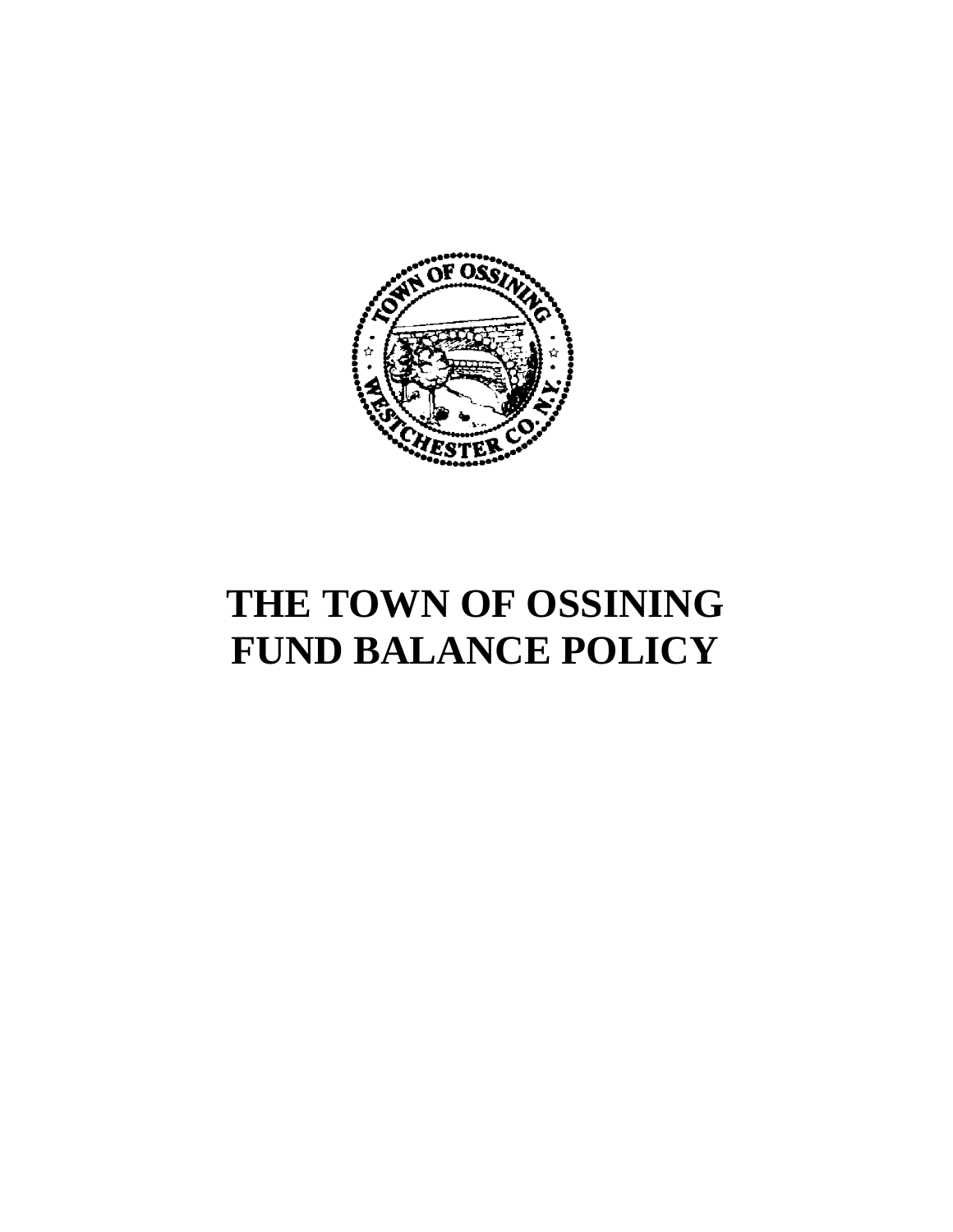The Town of Ossining (the "Town") has an important responsibility to its citizens to carefully account for public funds, to manage municipal finances wisely and to plan the adequate funding of services desired by the public, including the provision and maintenance of public facilities.

An important indicator of the financial stability of the Town is its un-reserved fund balance that represents the un-assigned and unencumbered balance of the Town's revenues held in the Town's numerous funds.

In the recent past, Town budgets did not target a minimum un-reserved fund balance. As a result of this on-going practice the Town does not have an adequate financial cushion.

The Town hereby establishes a minimum un-reserved Fund Balance Policy (the "Fund Balance Policy") that together with the Town Financial Policy, Revenue Policy and the Expense Policy will serve to guide the Town's budgeting decisions by providing:

- a target Minimum un-reserved Fund Balance (the "Minimum Fund" Balance") for the Town's three principal funds:
	- o the Town General Fund,
	- o the Town Unincorporated Fund, and
	- o the Highway Fund (together "the Funds"),
- a specific time frame to attain the Minimum Fund Balance,
- the permitted uses that by their nature are not expected to occur routinely of the Minimum Fund Balance.

The Town shall:

- a) strive to attain and maintain in each of the Funds at fiscal year-end the Minimum Fund Balance of 10% (the "Minimum Fund Balance Percentage") of each of the Funds total adopted budgeted expenditures. The Minimum Fund Balance Percentage represents the Town's best estimate at this time of the financial reserves required to meet unexpected variances. The Minimum Fund Balance exclusive of the operating budget contingency established under e) is reserved for the following uses:
	- i. cash flow purposes;
	- ii. unknown, unbudgeted, and unpredictable events, such as a catastrophic road failure;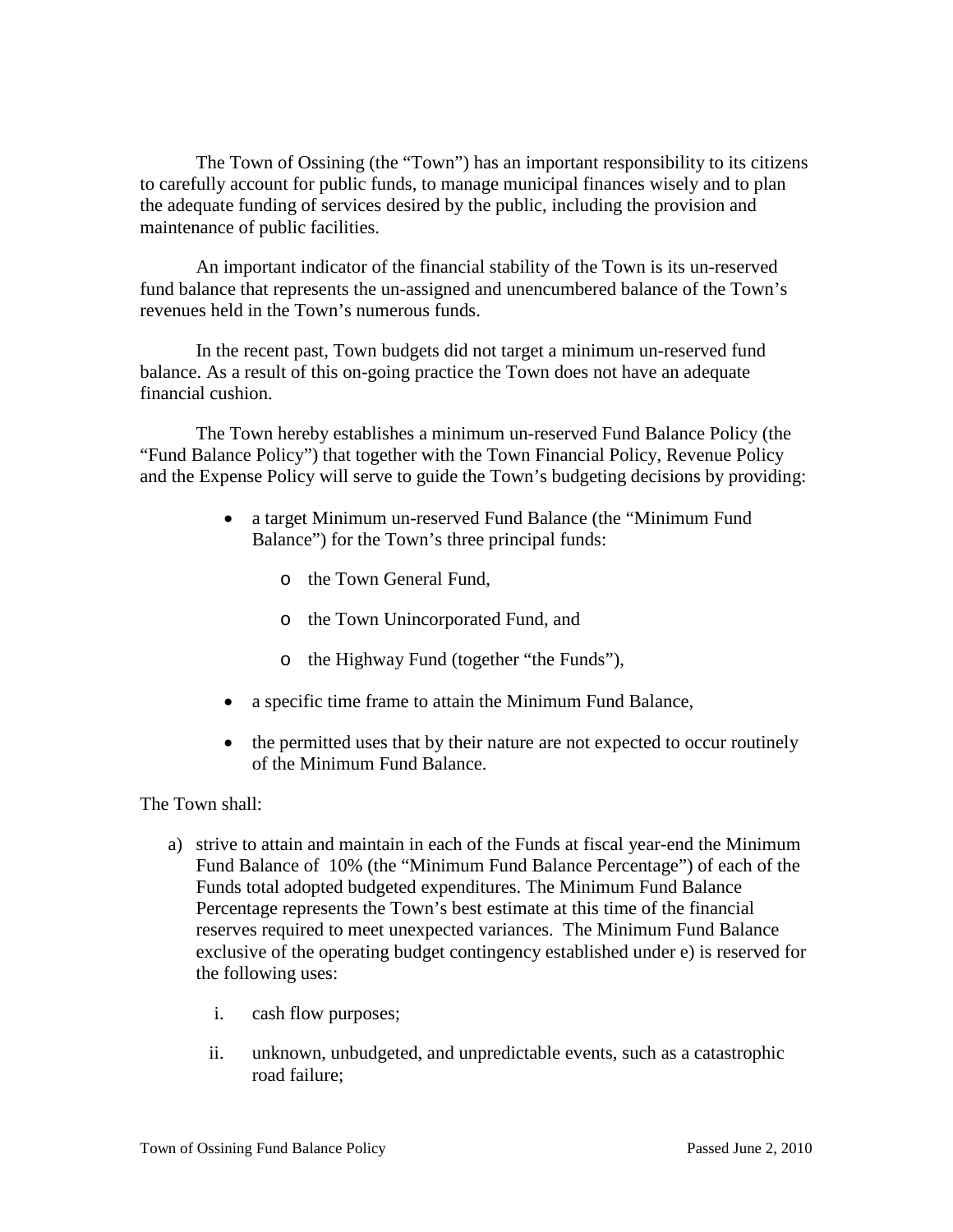- iii. to provide a reserve to fund calls on the Town's resources by the school district, Westchester County and un-funded mandates imposed on the Town by higher levels of government; and
- iv. to provide a reserve to meet negative budget variances subject to the procedures set forth in d) below;
- b) not use the Fund Balance for predictable or recurring expenses until the Minimum Fund Balance has been attained;
- c) refrain from the use of the Minimum Fund Balance to reduce the amount of the real property taxes and/or will use the Minimum Fund Balance for one-time capital or emergency expenditures only if:
	- i. there are surplus balances remaining after all reserve and fund allocations are made, or
	- ii. the Town has made a rational analysis with justifying evidence that it has an adequate level of short and long term resources;
- d) use the Minimum Fund Balance to assist the Town in addressing negative actual budget variances subject to:
	- i. 1st reducing expenditures or increasing revenues in an amount up to 5% of the Town's annual adopted operating budget expenditures and to request a 5% reduction from all outside contracted vendors and consultants.
	- ii. should the Town require additional resources than the 5% provided by d) i) to cure the actual budget deficit the Town can use unreserved fund balance on a dollar match basis for each additional dollar of expenditure reduction or revenue enhancement up to an amount that totals 5% of the Town's annual adopted budget expenditures;
	- iii. should the Town require additional resources than the aggregate 10% provided by d) i) and d) ii) the Town can use the remaining Minimum Fund Balance in its entirety but in an amount not to exceed the amount required to cure the operating deficit;
- e) establish, in the operating budget, a contingency appropriation reserve line item, as appropriate, of the three principal funds, to:
	- i. provide for non-recurring unforeseen expenditures of an emergency nature;
	- ii. provide orderly budgetary adjustments when revenues do not meet projections;